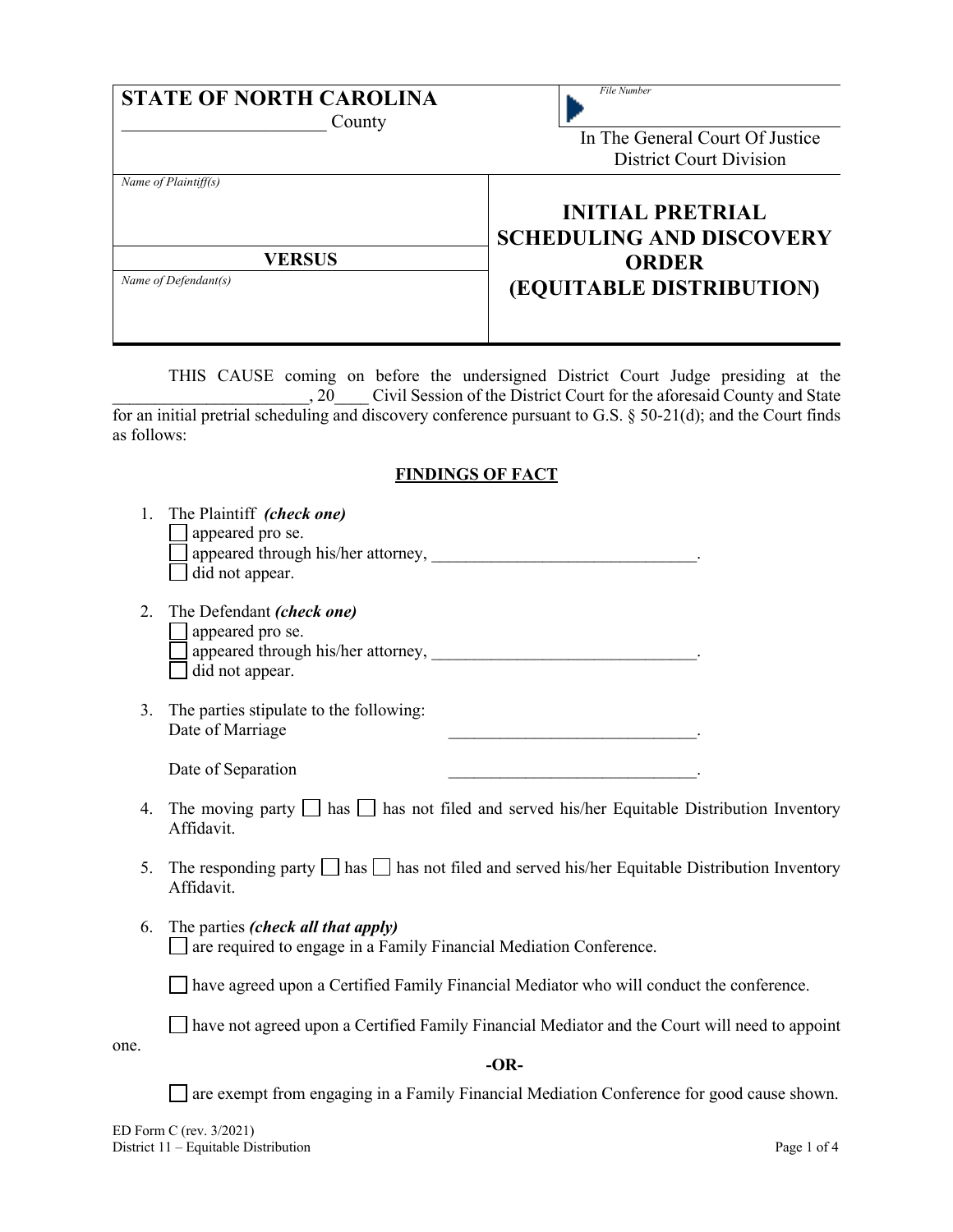7. The discovery issues which need to be resolved are

# **CONCLUSIONS OF LAW**

- 1. The Court has jurisdiction over both the parties and the subject matter in this case.
- 2. The Court concludes as a matter of law that the interests of justice and the expeditious handling of this matter require the entry of this Order.
- 3. This Order is appropriate under the circumstances of this case.
- 4. Both parties are capable of complying with the terms of this Order.

### **IT IS THEREFORE ORDERED, ADJUDGED, AND DECREED** as follows:

1. The parties *(Check one)*

are ordered by the Court to attend a Family Financial Mediation Conference. The deadline for completion of this process is no later than 210 days after filing of the first equitable distribution claim.

are exempt from engaging in a Family Financial Mediation Conference for good cause shown.

#### 2. The parties *(Check one)*

have selected a Certified Family Financial Mediator to conduct the mediated settlement conference. The mediator's name, mailing address, telephone number, fax number and email address are as follows:

|    | Name:                                                                                                                                                                                           |  |
|----|-------------------------------------------------------------------------------------------------------------------------------------------------------------------------------------------------|--|
|    |                                                                                                                                                                                                 |  |
|    |                                                                                                                                                                                                 |  |
|    |                                                                                                                                                                                                 |  |
|    | The mediator's rate of compensation is as follows: _____________________________<br>$-OR-$                                                                                                      |  |
|    | have been unable to agree on the selection of a mediator and, therefore, the court appoints the<br>following Certified Family Financial Mediator to conduct the mediated settlement conference: |  |
|    |                                                                                                                                                                                                 |  |
|    |                                                                                                                                                                                                 |  |
|    |                                                                                                                                                                                                 |  |
|    |                                                                                                                                                                                                 |  |
|    |                                                                                                                                                                                                 |  |
| 3. | The mediator shall be paid as follows: (Check all that apply)                                                                                                                                   |  |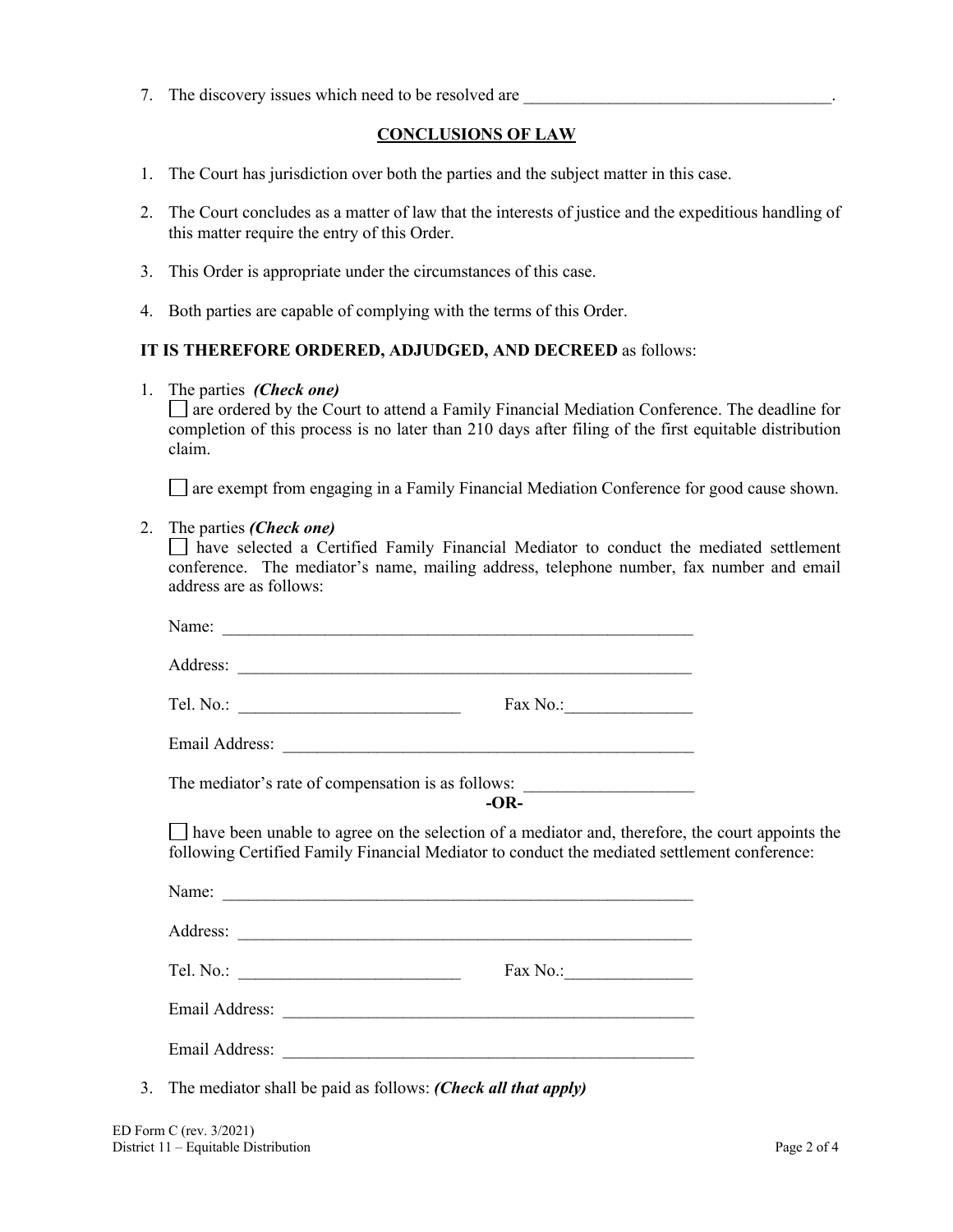Each party shall pay one-half  $(1/2)$  of the mediator's fee.

Plaintiff shall pay percent of the mediator's fee and the defendant shall pay percent of the mediator's fee.

Each party shall pay his/her share of the mediator's fee at the conclusion of the mediated settlement conference.

Plaintiff shall pay his/her share of the mediator's fee on or before \_\_\_\_\_\_\_\_\_\_\_\_\_\_\_\_\_\_\_ and the defendant shall pay his/her share of the mediator's fee on or before

Plaintiff's share  $\Box$  defendant's share  $\Box$  each party's share of the mediator's fee shall be paid from the marital estate for good cause shown.

- 4. The parties shall complete and attach to this order an Order for Mediated Settlement Conference in Family Financial Case (*AOC-CV-824*) and a Designation of Mediator in Family Financial Case (*AOC-CV-825*). The parties shall serve a copy of this order and attached AOC forms on the mediator and shall file an FFMS Certificate of Service *(ED Form G)* with the court within five (5) days from entry of this order.
- 5. The parties shall promptly notify the mediator of any settlement and shall file a consent judgment or voluntary dismissal with the court within thirty (30) days thereafter or before the expiration of the deadline for completion of the conference, whichever is longer.
- 6. The moving party is hereby ordered to file and serve upon opposing party an Equitable Distribution Inventory Affidavit on or before \_\_\_\_\_\_\_\_\_\_\_\_\_\_\_\_\_\_. The responding party is hereby ordered to file and serve upon opposing party an Equitable Distribution Inventory Affidavit on or before \_\_\_\_\_\_\_\_\_\_\_\_\_\_\_\_\_\_.
- 7. The parties shall file an Initial Pretrial Order (*ED Form D*) by \_\_\_\_\_\_\_\_\_\_\_\_\_\_\_\_\_\_\_\_\_ (*no later than 210 days after filing of the first equitable distribution claim and MUST be filed prior to mediation*).
- 8. All discovery shall be completed by \_\_\_\_\_\_\_\_\_\_\_\_\_\_\_\_\_\_\_\_\_\_\_\_\_\_ (*no later than 180 days after filing of first equitable distribution claim*).
- 9. At least fourteen (14) days prior to the final pretrial conference, the initiating party shall prepare a proposed final pretrial order (*ED Form D*) and serve a copy of the proposed order on the responding party.
- 10. A Final Pretrial Conference shall be held on \_\_\_\_\_\_\_\_\_\_\_\_\_\_\_\_\_\_\_\_\_\_\_\_\_ (*no later than 240 days after filing of first equitable distribution claim*) and the court shall enter a Final Pretrial Order (*ED Form D*).
- 11. The resolution of any other issue(s) coming before the court at this conference is/are as follows:

 $\_$  , and the contribution of the contribution of  $\mathcal{L}_\mathcal{A}$  , and the contribution of  $\mathcal{L}_\mathcal{A}$ 

 $\_$  , and the contribution of the contribution of  $\mathcal{L}_\mathcal{A}$  , and the contribution of  $\mathcal{L}_\mathcal{A}$ 

 $\_$  , and the contribution of the contribution of  $\mathcal{L}_\mathcal{A}$  , and the contribution of  $\mathcal{L}_\mathcal{A}$